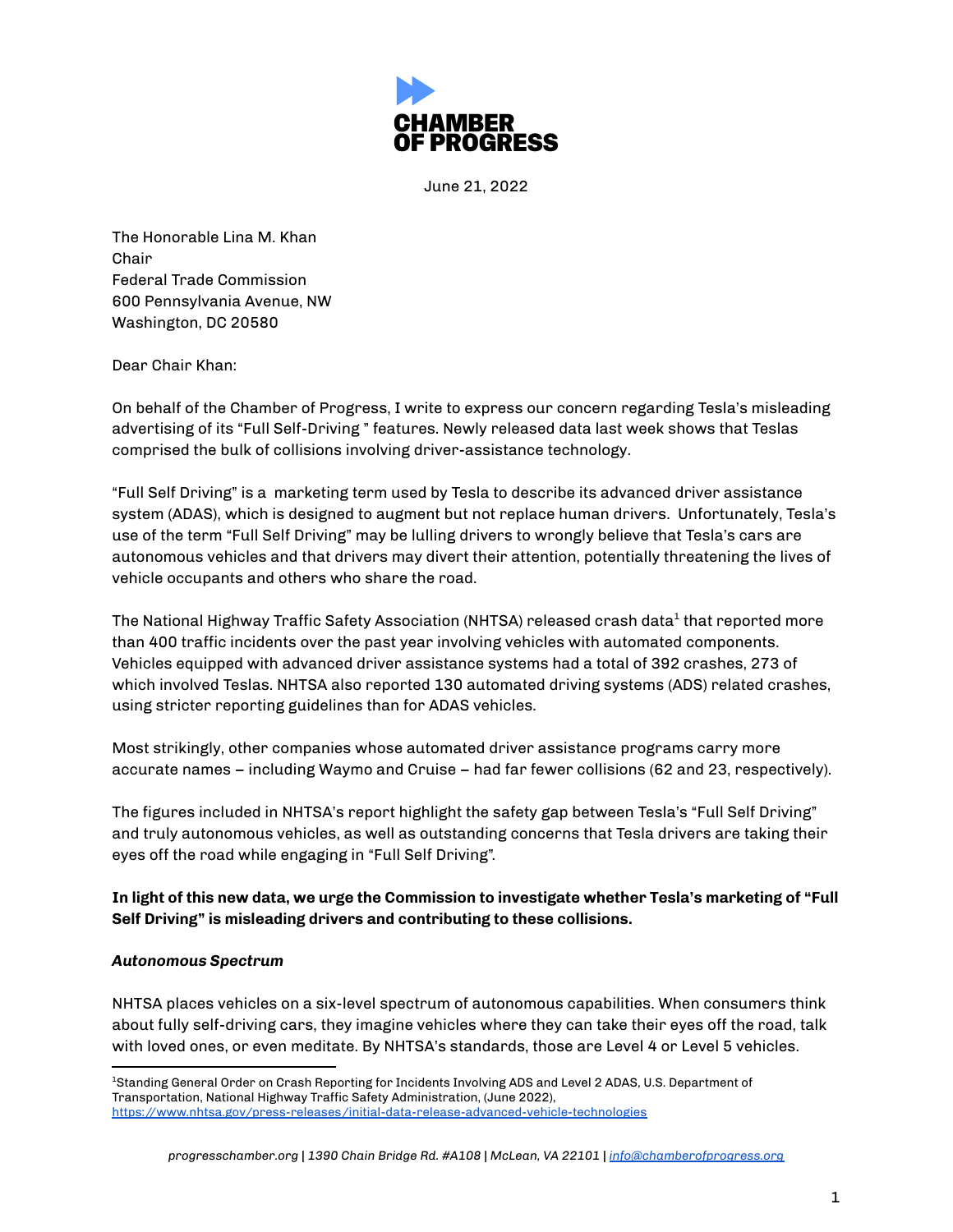Reports have focused on accidents involving Tesla vehicles where drivers took their eyes off the road because they may have believed they were in a self-driving car. The fact is, Tesla's vehicles require constant driver engagement and therefore cannot be considered self-driving under NHTSA's Level 4 and 5 standards.<sup>2</sup> By NHTSA's own standards, Tesla's "Full Self Driving" mode is likely Level 2, requiring fully attentive drivers at all times.

There are companies that are serious about developing fully autonomous, self-driving cars, and have deliberately taken a different approach. There are a few important differentiators that distinguish them from Tesla.

First, **companies developing truly autonomous vehicles provide greater transparency**. Major developers of autonomous vehicles from Cruise to Kodiak have, for years, submitted Voluntary Safety-Self Assessments (VSSAs) to NHTSA reporting on the safety of their automated driving systems. Some, like Waymo, have even released detailed safety whitepapers. To date, more than two dozen companies have published VSSAs on their self-driving cars. <sup>3</sup> Tesla has never completed the voluntary report.

To support reports like the one released this week, NHTSA also requires developers and operators of autonomous driving systems to submit more detailed crash statistics than developers of ADAS vehicles like Teslas.

Second, **companies developing full self-driving vehicles rely on a full suite of sensors**, not just a few cameras to keep their cars safely on track. Zoox vehicles use an array of sensors, including cameras, lidar (light detection and ranging) sensors, and radar. Waymo uses a similar set of sensors to provide its vehicles with a 360 view with redundancies. Nuro's self-driving bots use cameras, lidar, radar, and ultrasonic sensors. Since May of last year, Tesla has been selling cars with driver assistance features based solely on eight cameras. 4

Third, **the biggest developers of AV technology have taken a methodical, predictive approach to the development of their products**. Leading AV companies pursuing Level 4+ autonomy recognized early on that drivers trusted the technology beyond its capabilities if they were asked to monitor an automated system. As a result, these companies abandoned the semi-autonomous approach pursued by Tesla today. 5

Since Tesla vehicles are linked to many alarming stories<sup>6</sup>, we believe more must be done to address irresponsible and misleading marketing practices that are liable to contribute to future tragedies.

<sup>4</sup> Hyunjoo Jin, Explainer: Tesla drops radar; is Autopilot system safe?, *Reuters*, (June 2021),

<sup>5</sup>Nilay Patel, Interview: Waymo Co-CEO on How to Get Self Driving Cars to the Mall, The Verge, (October 2021), <https://www.theverge.com/22708676/waymo-tekedra-mawakana-self-driving-interview> <https://www.reuters.com/business/autos-transportation/tesla-drops-radar-is-autopilot-system-safe-2021-06-02/>

<sup>6</sup>Tesla Fatal Crash, New York Times, (November 2021),

<sup>2</sup>Tesla's Cars Arent Actually Self Driving, Chamber of Progress, (August 2021),

<sup>3</sup>Voluntary Safety Self-Assessment, Department of Transportation, National Highway Traffic Safety Administration, (June 2022) <https://www.nhtsa.gov/automated-driving-systems/voluntary-safety-self-assessment> <https://medium.com/chamber-of-progress/teslas-cars-are-beautiful-but-they-aren-t-actually-self-driving-8170124417ab>

<https://www.nytimes.com/2021/04/18/business/tesla-fatal-crash-texas.html>